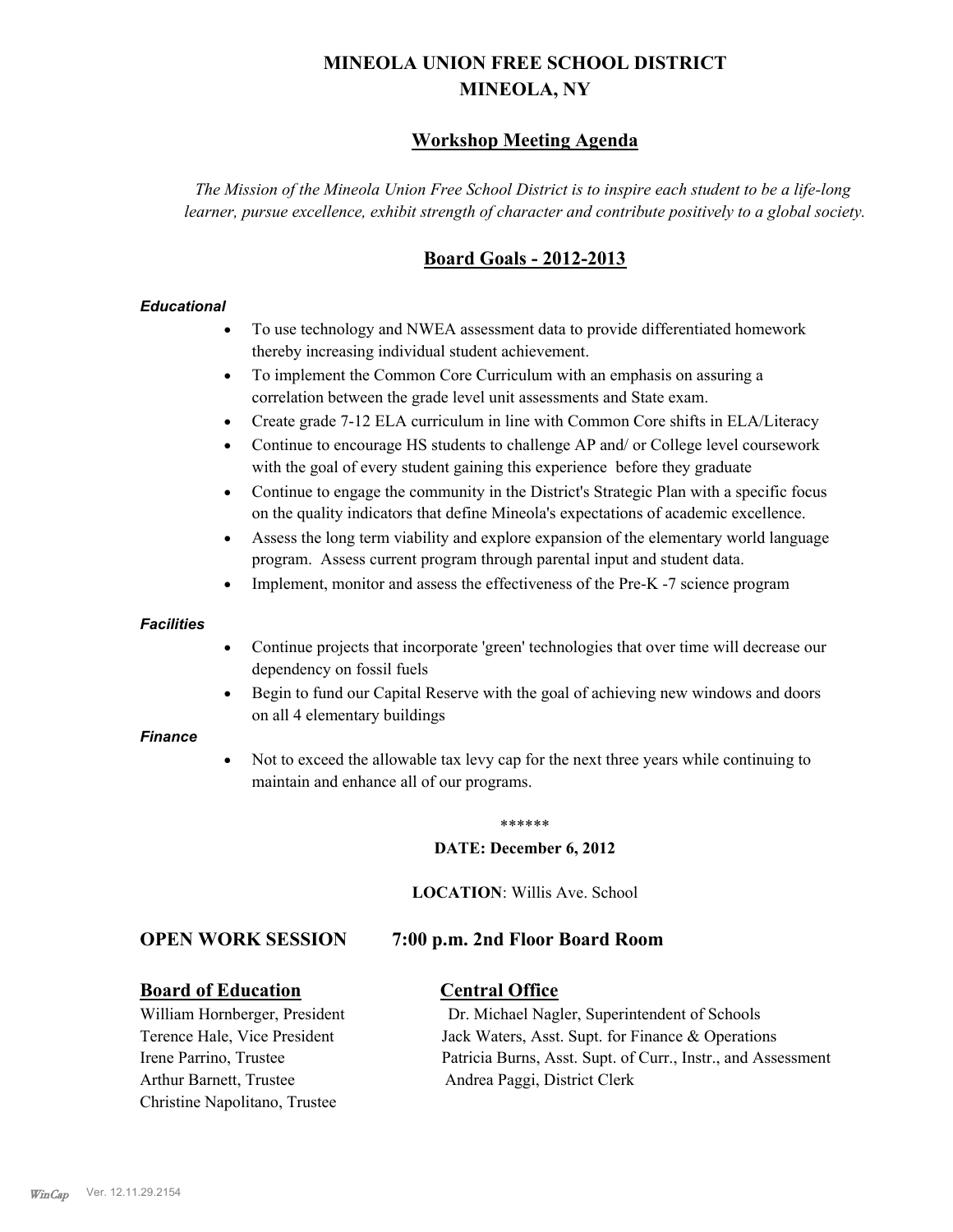**A. Call to Order** 

- **B. Pledge of Allegiance**
- **C. Reading of Mission**
- **D. Moment of Silent Meditation**
- **E. Dais & Visitor Introductions**
- **F. High School Student Organization Report**
- **G. Old Business**

#### **H. New Business**

**RESOLUTION #31 -BE IT RESOLVED** that the Board of Education accepts the donation of \$3,500.00 to the Life Skills program from the Thomas & Jeanne Elmezzi Foundation to stock the school store which will be run by the Life Skills students.

| <b>Motion:</b><br>Second: |     |  |
|---------------------------|-----|--|
| Yes:                      | No: |  |
|                           |     |  |
|                           |     |  |
|                           |     |  |
|                           |     |  |
|                           |     |  |
| Passed:                   |     |  |

**RESOLUTION #32-BE IT RESOLVED** that the agreement with the Parents of Student # 13611 and the Mineola UFSD is hereby approved and the President of the Board of Education is authorized to execute the said agreement.

| <b>Motion:</b><br>Second: |     |  |
|---------------------------|-----|--|
| Yes:                      | No: |  |
|                           |     |  |
|                           |     |  |
|                           |     |  |
|                           |     |  |
| Passed:                   |     |  |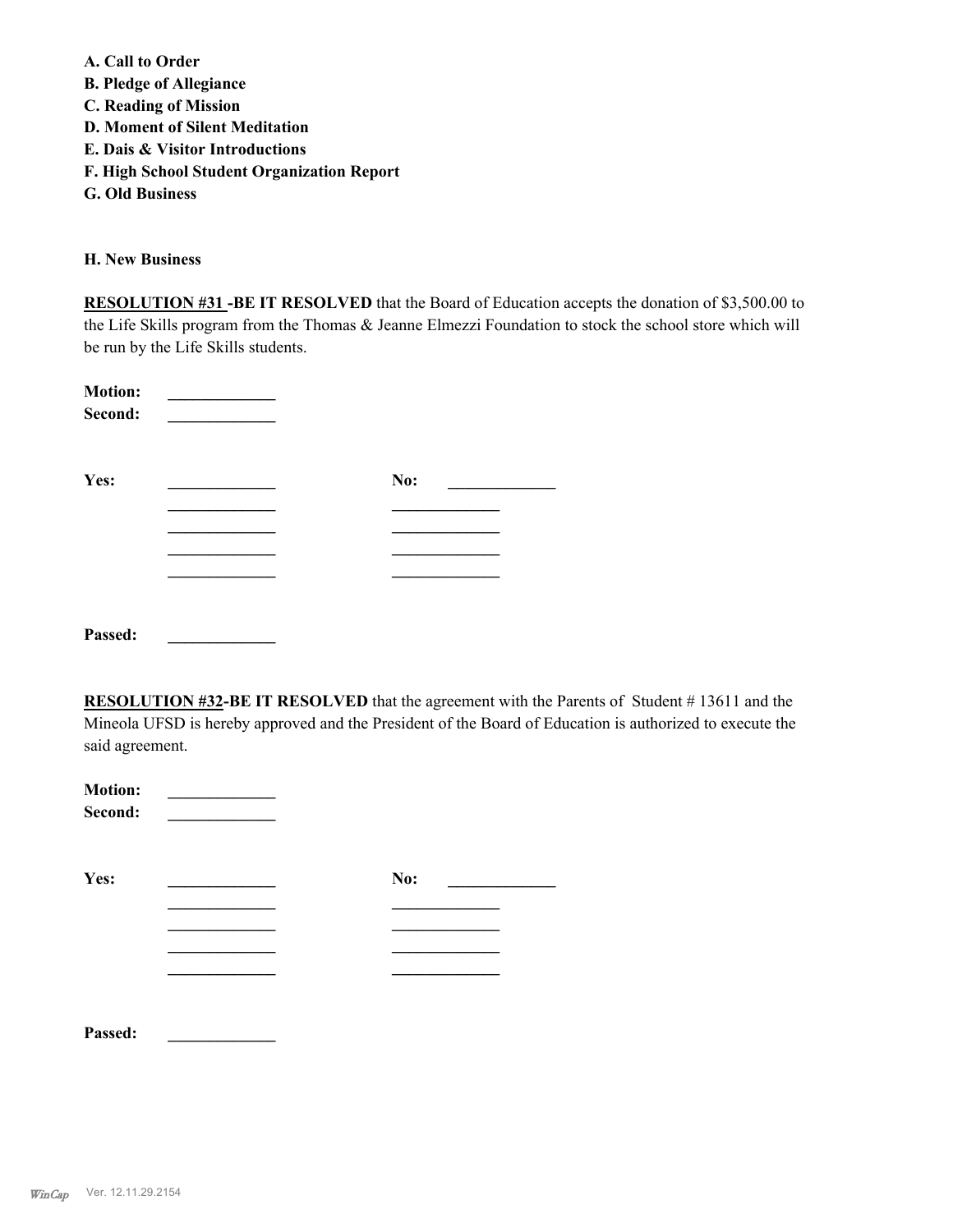## **I. Consensus Agenda**

**RESOLUTION # 33-BE IT RESOLVED** that the Board of Education approves the consensus agenda items I.1.a. through I.6.a., as presented.

| <b>Motion:</b><br>Second: |     |  |
|---------------------------|-----|--|
| Yes:                      | No: |  |
|                           |     |  |
|                           |     |  |
|                           |     |  |
| Passed:                   |     |  |

#### 1. **Accepting of Minutes**

That the Board of Education accepts the minutes of October 18, 2012 Business Meeting as presented. a.

#### 2. **Instruction**

- a. Appointments Instruction
- The Board of Education approves the recommendation of the Superintendent to increase the appointment of Laura Doherty from a .2 Art Teacher to a .25 Art Teacher and a .7 Permanent Sub to a .75 Permanent Sub, effective November 1, 2012 with a salary of .25 of MA, Step 1, \$67,604 equaling \$16,901 and \$75 per day as a Permanent Sub. 1.
- b. Appointments 45 Day Subs
- The Board of Education approves the appointment of Lauren Goodman, to the position of 45 Day Substitute Teacher for Kim Morrissey, at Jackson Avenue, effective October 19, 2012 to on or before June 30, 2013; salary: Days 1-20, \$100, Days 21-39 \$110, Days 40-45 \$120, Day 46 \$58,123 pro-rated. 1.
- The Board of Education approves the appointment of Nicole Destefano, to the position of 45 Day Substitute Teacher for Carole Perciballi, at Mineola Middle School, effective September 24, 2012 to on or before June 30, 2013; salary: Days 1-20, \$100, Days 21-39 \$110, Days 40-45 \$120, Day 46 \$58,123 pro-rated. 2.
- The Board of Education approves the appointment of Thomas Oswald, to the position of 45 Day Substitute Teacher for Theresa Duignan, effective November 5, 2012 to on or before June 30, 2013; salary: Days 1-20, \$100, Days 21-39 \$110, Days 40-45 \$120, Day 46 \$58,123 pro-rated. 3.
- c. Appointment(S) Perm Sub
- The Board of Education approves the appointment of Nicholas A. Tonini, to the position of Permanent Substitute Teacher, at Mineola High School, at a daily rate of \$100. 1.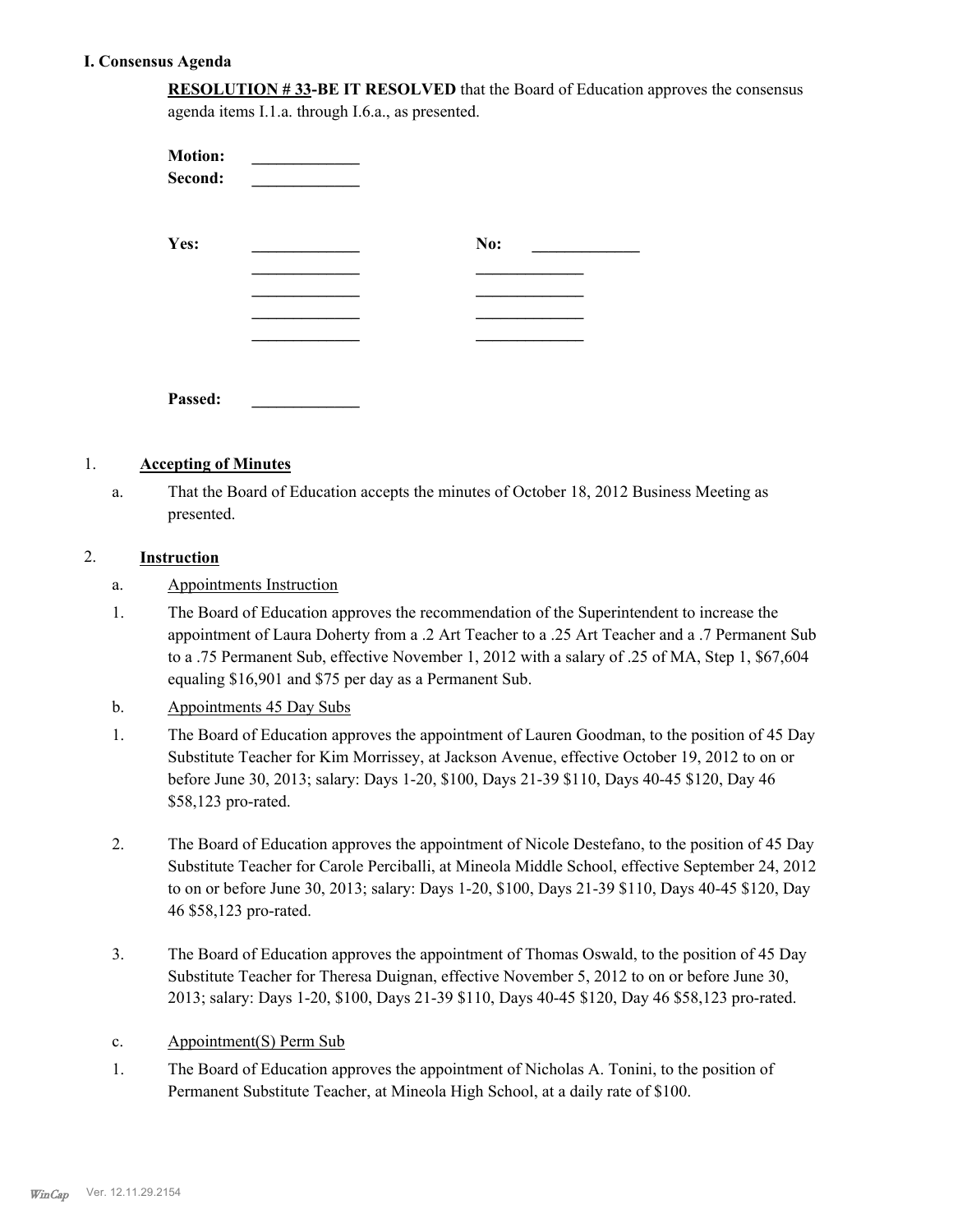The Board of Education approves the appointment of Thomas M. McGuire, to the position of Permanent Substitute Teacher, at Mineola High School, effective November 27, 2012 to May 31, 2013. Salary: \$100 per day 2.

#### Appointment(s) Club/Stipends d.

That the Board of Education approves the following Club/stipend recommendatios for 2012-2013 year:

| <b>POSITION</b>                  | <b>EMPLOYEE NAME</b>    | <b>STIPEND</b>   |
|----------------------------------|-------------------------|------------------|
| A Capella Advisor                | Megan M. Messina        | \$2,131.00       |
| Art Club Advisor                 | Kathleen M. Loughlin    | \$975.00         |
| Art Honor Society                | Gina-Marie Buongiovanni | \$975.00         |
| <b>Athletes Helping Athletes</b> | Maryellen Perinchief    | \$1,420.00       |
| Brainstormers (.5)               | <b>Bette Sloane</b>     | .5 of \$1,420.00 |
| Brainstormers (.5)               | Robert M. Goodwin       | .5 of \$1,420.00 |
| Cheerleader Advisor - Fall       | Laura Kligman           | \$3,350.00       |
| Cheerleader AdvisorWinter        | Laura Kligman           | \$4,260.00       |
| Class Advisor - Freshman         | Jennifer Honerkamp      | \$1,019.00       |
| Class Advisor - Sophomore        | Suzanne Sabatini        | \$1,693.00       |
| Class Advisor - Sophomore        | <b>Bette Sloane</b>     | \$1,693.00       |
| Class Advisor - Junior           | Donald A. Leopardi      | \$2,367.00       |
| Class Advisor - Junior           | Nancy A. Regan          | \$2,367.00       |
| Class Advisor - Senior           | Kimberly M. Stopanio    | \$2,840.00       |
| Class Advisor - Senior           | Laura L. Grassie        | \$2,840.00       |
| Creative Writing Club            | Andrew T. Smith         | \$975.00         |
| Dynamics/Vocal Jazz Choir        | Megan M. Messina        | \$1,420.00       |
| <b>Environmental Club</b>        | Susan B. Kennedy        | \$1,786.00       |
| Italian Club Advisor             | Giuseppa Iaboni         | \$975.00         |
| Gay Straight Alliance            | Laura L. Grassie        | \$1,785.00       |
| Increase the Peace (.5)          | Michael Furey           | .5 of \$2,130.00 |
| Increase the Peace (.5)          | Cynthia L. Lombardi     | .5 of \$2,130.00 |
| Japanese Anime Advisor           | Lucy A. Long            | \$1,785.00       |
| Jazz Ensemble 1                  | Donald R. Carreras Jr   | \$1,420.00       |
| Jazz Ensemble 2                  | Donald R. Carreras Jr   | \$1,420.00       |
| KwianisClub(Key Club)(.5)        | Surabhi John            | .5 of \$2,367.00 |
| KwianisClub(Key Club)(.5)        | Mary Raguseo            | .5 of \$2,367.00 |
| Latin Club                       | Gigi L. Foge            | \$975.00         |
| Literary Society Club            | Mark Bomser             | \$1,358.00       |
| Math Olympiads-8th Grade         | Lisa M. Marino          | \$975.00         |
| <b>Mathletes Advisor</b>         | Suzanne Sabatini        | \$1,420.00       |
| Mentoring Latinas                | Marie Watson            | \$1,420.00       |
| Mock Trial Advisor               | Soraya Zahn Rogers      | \$975.00         |
| National Honor Society           | Eileen Burke            | \$1,547.00       |
| Pep Band Advisor                 | Donald R. Carreras Jr   | \$989.00         |
| <b>Question Mark Editor</b>      | Andrew T. Smith         | \$3,940.00       |
| Red Cross Advisor                | Tara M. McDonnell       | \$975.00         |
| Science Club Advisor             | Ellen McGlade-McCulloh  | \$1,786.00       |
| <b>Signet Advisor-Business</b>   | Denise E. Zunno         | \$3,640.00       |
| Signet Advisor-Editorial         | Paul A. Sommer          | \$5,000.00       |
| <b>String Ensemble Advisor</b>   | Tracey M. Campbell      | \$1,420.00       |
| <b>Student Organization</b>      | Francine Sclafani       | \$4,388.00       |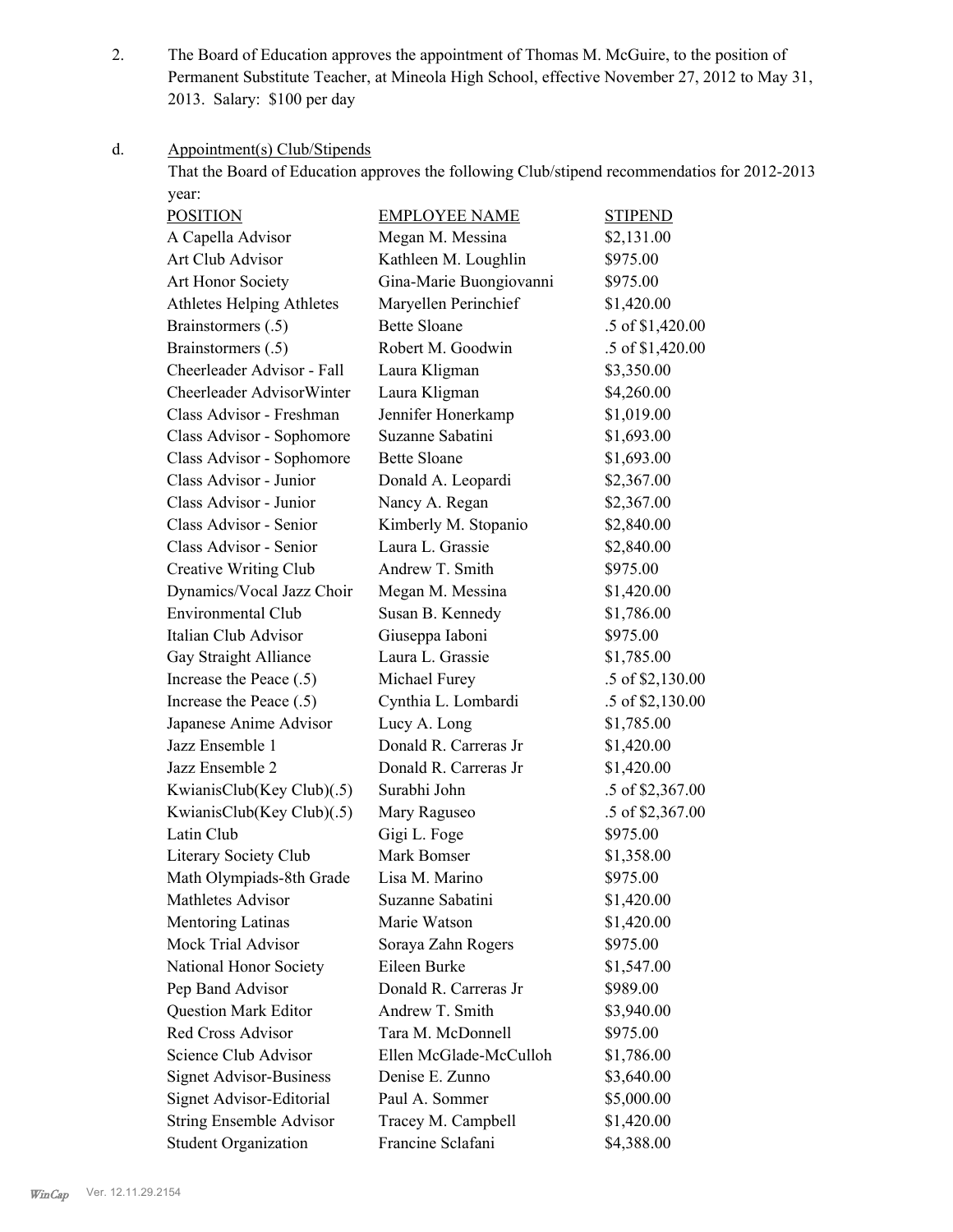| <b>POSITION</b>               | <b>EMPLOYEE NAME</b>  | <b>STIPEND</b>     |
|-------------------------------|-----------------------|--------------------|
| Student Service Center(.5)    | Eileen Burke          | $.5$ of \$5,000.00 |
| Student Service Center(.5)    | Nancy A. Regan        | .5 of \$5,000.00   |
| <b>Students Against Drunk</b> | Maryellen Perinchief  | \$1,786.00         |
| Driving Advisor               |                       |                    |
| <b>Television Production</b>  | Joseph Owens          | \$2,840.00         |
| Club Advisor/Audio-           |                       |                    |
| Visual Production Club        |                       |                    |
| Drama Director-Fall           | <b>Matthew Deluca</b> | \$2,840.00         |
| Production                    |                       |                    |
| Drama Assistant Director      | <b>Bette Sloane</b>   | \$2,130.00         |
| Drama Technical Director      | Joseph Owens          | \$1,420.00         |
| Drama Stage Construction      | Vincent Tunkel        | \$2,130.00         |
| Thespian Club                 | Matthew Deluca        | \$975.00           |

## 3. **Instruction: Student Actions**

That the Board of Education approves the Selective Classification request for the following student: a.

- Anthony Macchietto, 8th grade student, to compete on the Varsity Bowling Team for the 2012- 2013 school year.

# 4. **Civil Service**

- a. Resignation(s)
- That the Board of Education accept the resignation of Kathleen H. Schumacher, part time Teacher Aide at Hampton Street School, effective November 16, 2012. 1.
- b. Appointments
- That the Board of Education approve the appointment of Jaclyn Lusardi, to the position of part time Videographer for the monthly Board of Education meetings, effective November 15, 2012. Salary will be \$8.00 per hour. 1.
- c. Leave(s) of Absence
- That the Board of Education grant a request to Patricia Licari, part time Bus Attendant, for an unpaid Leave of Absence, due to family illness, effective November 20, 2012. Return date is undetermined at this time. 1.
- That the Board of Education grant a request to Kathleen Conway, part time Teacher Aide at Meadow Drive School, a Leave of Absence, due to personal family reasons, effective December 4, 2012. Return date is mid-January, 2013. 2.

## 5. **Business /Finance**

# a. **Budget Appropriation Adjustment**

1. That the Board of Education approves the acceptance of revenue in the amount of \$3,500 generated from a donation by the Thomas and Jeanne Elmezzi Foundation and makes the appropriation adjustment to the following budget code: 2250 500 07 2622.